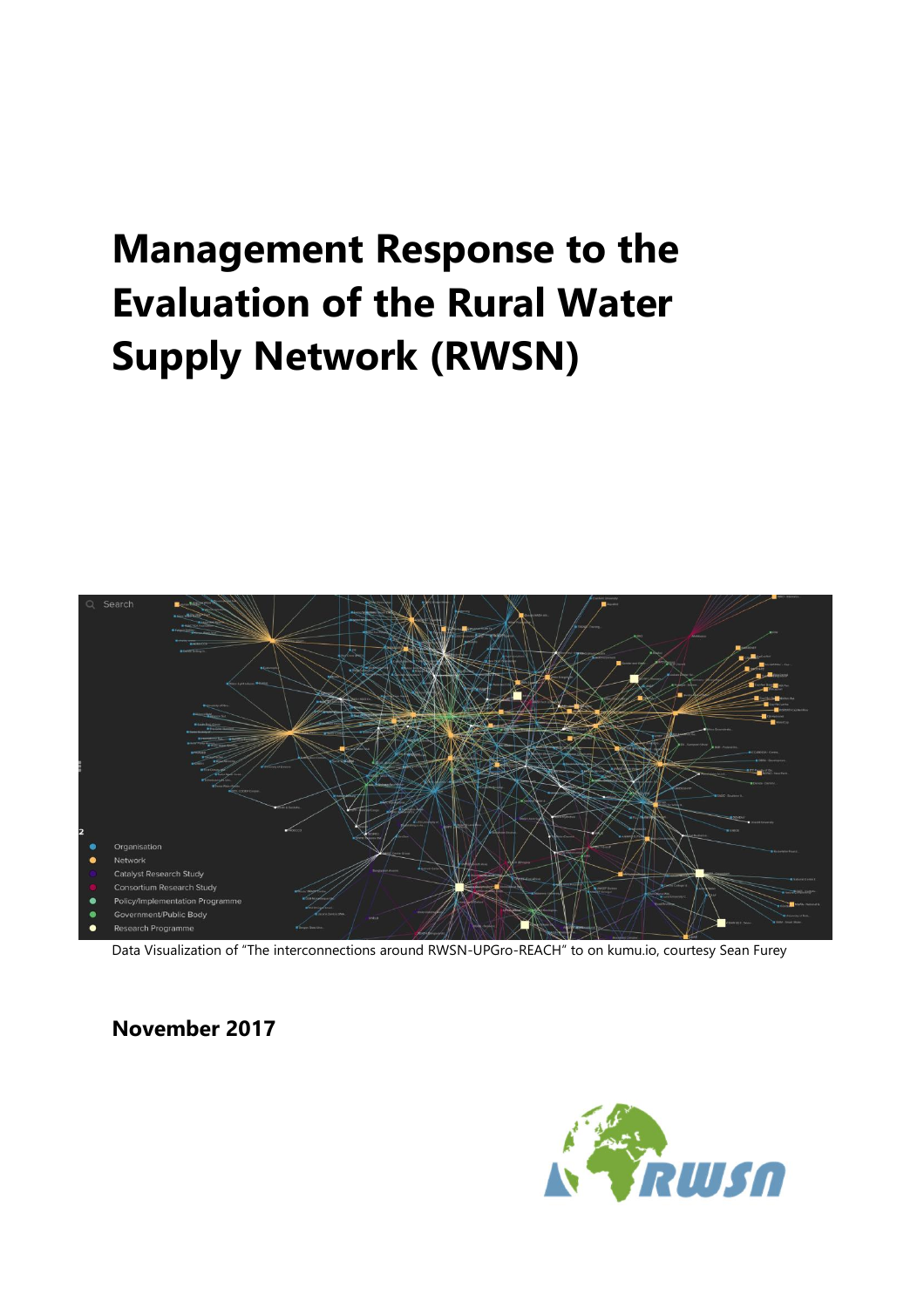# **Table of Contents**

| RECOMMENDATION 2: RWSN'S STRATEGY AND THEORY OF CHANGE5          |  |
|------------------------------------------------------------------|--|
|                                                                  |  |
|                                                                  |  |
| RECOMMENDATION 4: EXECUTIVE STEERING COMMITTEE AND THEME LEADING |  |
|                                                                  |  |
| RECOMMENDATION 5: ORGANIZATIONAL MEMBERSHIP AND REGIONAL/ IN-    |  |
|                                                                  |  |
|                                                                  |  |
|                                                                  |  |
|                                                                  |  |
|                                                                  |  |
| RECOMMENDATION 9: KNOWLEDGE DISSEMINATION (REGIONAL SPECIFIC     |  |
|                                                                  |  |
| RECOMMENDATION 10: KNOWLEDGE DISSEMINATION (FUNCTIONAL)  14      |  |
|                                                                  |  |
|                                                                  |  |
|                                                                  |  |

# <span id="page-1-0"></span>**ACRONYMS**

| Acronym       | <b>Definition</b>                                               |
|---------------|-----------------------------------------------------------------|
| <b>ACCESS</b> | Accelerating Self-Supply (RWSN Theme)                           |
| <b>AMCOW</b>  | African Ministerial Council on Water                            |
| <b>ENDI</b>   | Equality, Non Discrimination and Inclusion (RWSN Theme)         |
| <b>ESRC</b>   | Economic and Social Research Council                            |
| <b>FAN</b>    | <b>Freshwater Action Network</b>                                |
| GIZ.          | Deutsche Gesellschaft für Internationale Zusammenarbeit, German |
|               | Cooperation Agency                                              |
| <b>IAH</b>    | International Association of Hydrogeologists                    |
| IRC.          | International Water and Sanitation Centre                       |
| <b>IWA</b>    | International Water Association                                 |
| <b>IWMI</b>   | International Water Management Institutw                        |
| <b>MENA</b>   | Middle East and North Africa                                    |
| <b>MOOC</b>   | Massive Open Online Courses                                     |
| <b>RWSN</b>   | Rural Water Supply Network                                      |
| RWSSI         | <b>Rural Water Supply and Sanitation Initiative</b>             |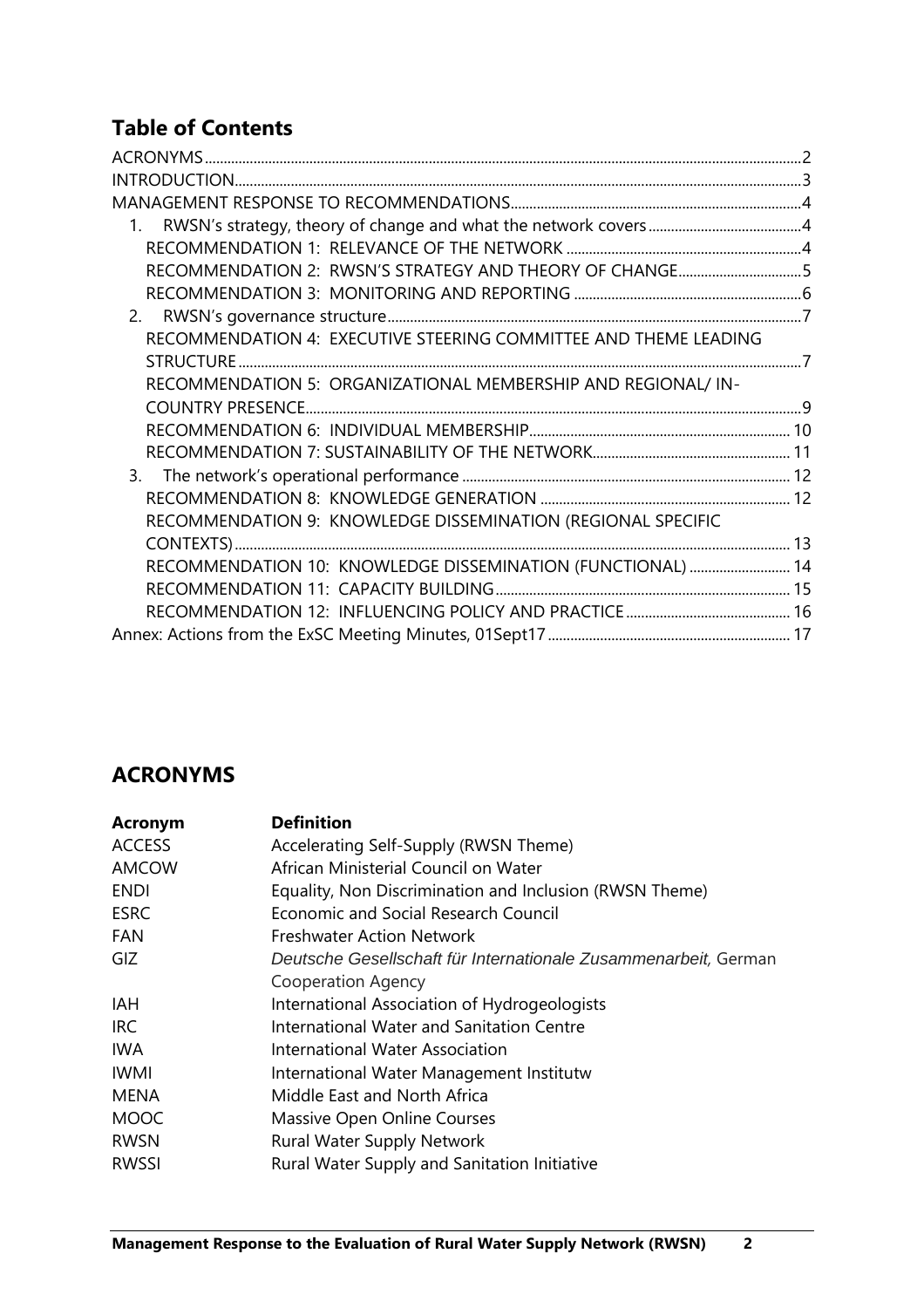| <b>Acronym</b> | <b>Definition</b>                                 |
|----------------|---------------------------------------------------|
| <b>SEI</b>     | Stockholm Environment Institute                   |
| <b>SWA</b>     | Sanitation and Water for All                      |
| <b>TAF</b>     | <b>Technology Applicability Framework</b>         |
| <b>TOC</b>     | Theory of Change                                  |
| <b>TOR</b>     | Terms of Reference                                |
| <b>UNHCR</b>   | United Nations Refugees Agency                    |
| <b>UNICEF</b>  | United Nations Children's Fund                    |
| <b>UNV</b>     | <b>United Nations Volunteers</b>                  |
| <b>USB</b>     | Universal Serial Bus                              |
| <b>WASH</b>    | Water, Sanitation and Hygiene                     |
| <b>WHO</b>     | World Health Orgnisation                          |
| <b>WSSCC</b>   | Water Supply and Sanitation Collaborative Council |

# <span id="page-2-0"></span>**INTRODUCTION**

The Rural Water Supply Network (RWSN) was established in 1992, as the Handpump Technology Network, and has evolved to become a strategic global network for individuals and organisations that work to improve domestic rural water supplies.

RWSN's vision is of a world in which all rural people have access to sustainable and reliable water supplies which can be effectively managed to provide sufficient, affordable and safe water within a reasonable distance of the home.

The main objectives of the external evaluation, carried out between May and September 2017, were to:

- Review at the results of the current and previous RWSN Strategy over the period of 2012 - 2017
- To evaluate the network's relevance, effectiveness, efficiency, governance and sustainability, as set out in the TOR, Annex A.
- Provide lessons for consideration in the formulation of the Strategic Period from 2018 - 2020.

The draft findings were presented to the RWSN Executive Steering Committee (ExecSC), in Stockholm, on 1<sup>st</sup> September 2017 and the final report was delivered by the consultants on 20<sup>th</sup> September 2017. The ExecSC and Secretariat welcome the report and its findings, which can be found here. The document summarises the collective response to the key recommendations.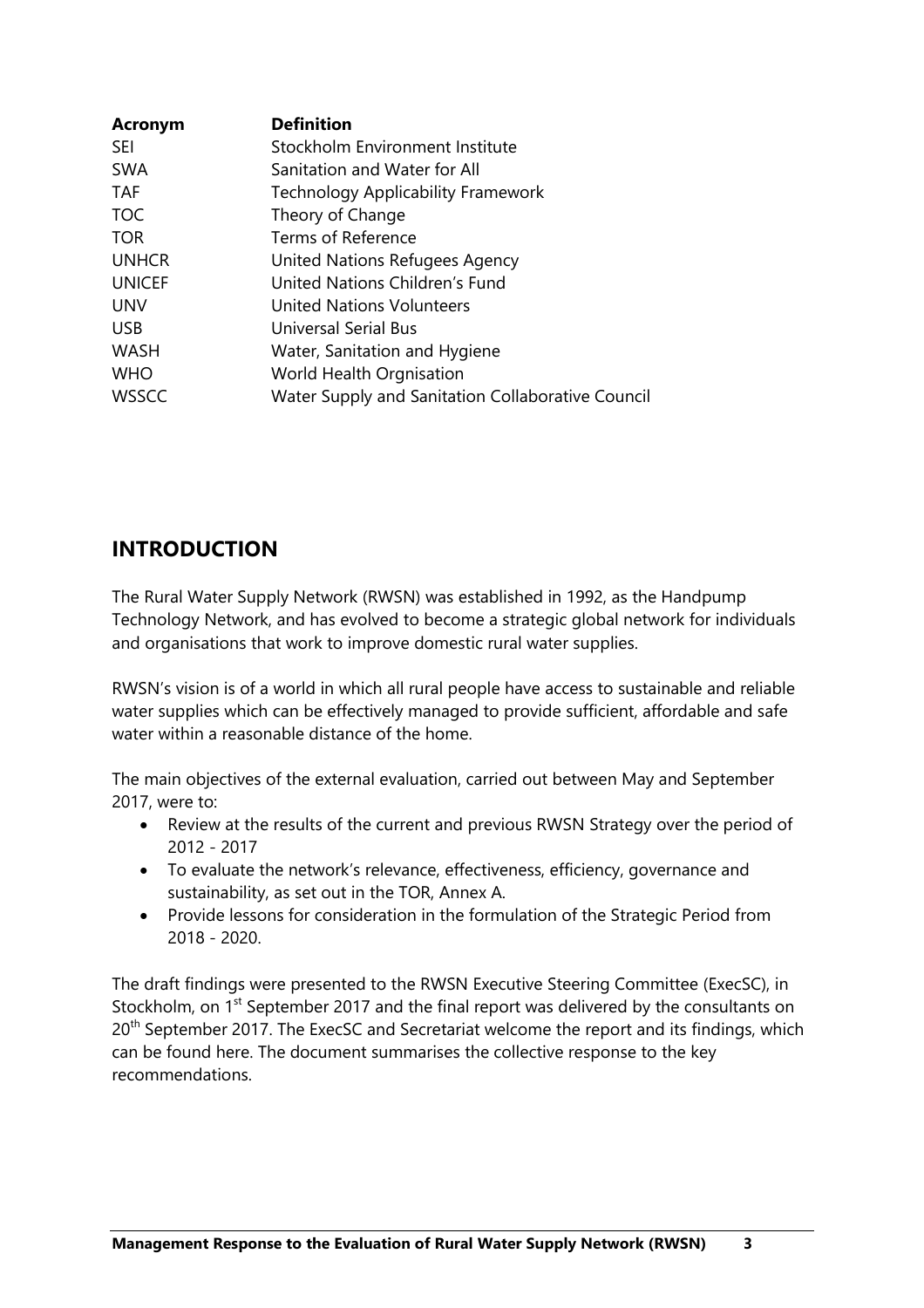# <span id="page-3-0"></span>**MANAGEMENT RESPONSE TO RECOMMENDATIONS**

# <span id="page-3-2"></span><span id="page-3-1"></span>**1. RWSN's strategy, theory of change and what the network covers RECOMMENDATION 1: RELEVANCE OF THE NETWORK**

**Consider broadening the scope of the network in certain strategic areas through introducing new topics (e.g. peri-urban areas), and strengthen the cooperation with other networks, especially SuSanA and networks that cover water quality.** 

- 1. RWSN should consider introducing topics, on its [Dgroups,](https://dgroups.org/rwsn/) that are relevant to peri-urban/ urban areas
- 2. RWSN should continue cooperation with [SuSanA](http://www.susana.org/en/) on joint activities, and co-production of knowledge outputs. RWSN should look into the possibility of joint network functions in the next strategic period (e.g. shared D-groups moderation) which may reduce costs.
- 3. Explore new opportunities for dissemination by forging better links with networks that cover water quality, such as the [Household Water Treatment Network](http://hwts.web.unc.edu/) through WHO. Look into adding a topic covering the Water Safety Planning approach (also coordinated through WHO).

### *Management Response: (Agree, Partially Agree, Disagree):* **PARTIALLY AGREE**

*If recommendation is rejected or partially accepted, report reasons:*

## **Broadening the scope will require additional resources for the Secretariat and Theme Leaders. There is currently insufficient 'slack' to expand.**

- 1. The boundaries between urban and rural are fuzzy and vary geographically, both in formal definition and in physical characteristics. Introducing urban and peri/urban issues into Dgroup communities can be done by the Secretariat and Theme Leaders, but there needs to be interest and engagement from the members to make it worthwhile. With the limited resources, it would not appear to be the highest priority issue, as other networks, such as International Water Association (IWA), albeit with a strong Anglophone bias, and African Water Association (AfWA) are available for urban water professionals.
- 2. Noted. To be discussed with the SuSanA Secretariat (GIZ & SEI) but relates to their ongoing marketing strategy and to what extent they would value RWSN collaboration, given the asymmetry of funding between the two Secretariats. Their use of Dgroups is unlikely as they have invested heavily in their own SuSanA Forum platform. . In addition, as interaction with the SuSanA Forum is by website, not email, it makes it less accessible to members than Dgroups, therefore moving away from Dgroups to the SuSanA Forum system is not recommended
- 3. For adding Water Safety Planning: Discussions with WHO and UNICEF will continue around links with the Household Water Treatment Network Network and with Water Safety Planning, however, without additional financial resources, the Theme Leaders and Secretariat are not in a position to expand RWSN's scope in these directions.

- 1. To support opportunities that arise that would support RWSN Themes to engage urban and peri-urban dimensions (e.g. urban groundwater use, small town piped systems), if sufficient funding is included, but not to actively promote this area.
- 2. Collaboration with SuSanA will continue to be explored a regular communication has been established. We are currently awaiting the outcomes from their 2017 marketing survey work, which is expected to set the direction and priorities of their networking activities.
- 3. For Water Safety Planning and Household Water Treatment: To continue to the discussion with WHO and UNICEF on cross-dissemination and joint networking activities. *(Cross-link with Annex: Action 6b, ExSC Meeting Minutes, 01Sept17)*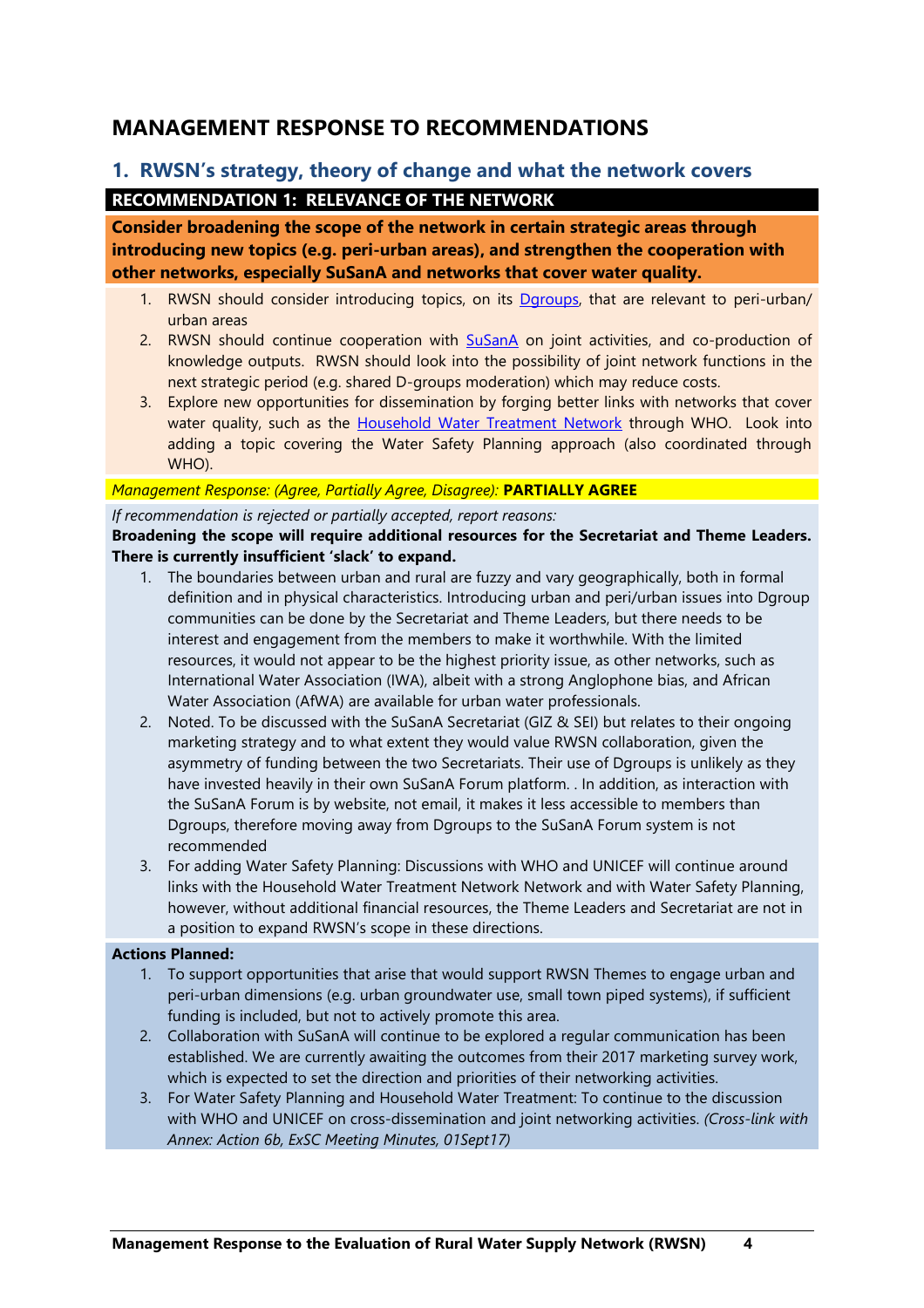# <span id="page-4-0"></span>**RECOMMENDATION 2: RWSN'S STRATEGY AND THEORY OF CHANGE**

**Build partnerships that would represent integrating country level needs into the RWSN strategy, and further develop RWSN's network level approach to change.** 

- 1. Link directly with national level associations, or national level WASH networks to better address members' needs into the RWSN strategy (e.g. Indian Federation of Water Users, Federation of Water Users in Nepal).
- 2. Make clearer RWSN's contributions to stages 4 to 5 of RWSN's Theory of Change<sup>1</sup> to reflect the network functions<sup>2</sup> (what the network offers) and the change that RWSN aims to influence at network level.
- 3. Develop a singular Theory of Change should be focussed on the overall change the network aims to contribute and show network impact that RWSN indirectly contributes to change by enhancing the skills and knowledge of the key actors in the sector, so that they can improve sector performance and thereby impact on people's lives.
- 4. RWSN's strategy focus should be less defined by its themes (which could be more flexibly added or amended), and should allow the space to flexibly respond to emerging needs in the sector
- 5. The Secretariat's growing activity around knowledge brokering with academic research programmes (e.g. [UPGro](https://upgro.org/) and [REACH](http://reachwater.org.uk/)) should contribute to RWSN's network function of knowledge dissemination and not be seen as a new network function.
- 6. Harvesting RWSN's social capital (in the form of consolidating and representing rural water supply practitioner's views) could represent a new network function in the future.<sup>3</sup>
- 7. Engage with an international monitoring/Theory of Change consultant to further assist with development of the monitoring system (including development of indicators) and to improve RWSN's Theory of Change.

### *Management Response: (Agree, Partially Agree, Disagree):* **PARTIALLY AGREE**

#### **If recommendation is rejected or partially accepted, report reasons:**

- 1. Good idea, but will need a clear offer; a systematic plan to find, approach, recruit and followup with such associations. This would require a specific budget and staff time.
- 2. & 3. Agreed: The Theory of Change 2018-2023 has been overhauled to address this.
- 3. Themes provide structure for activities and partnerships: flexibility is limited by the time ad budget resource, skill sets, personal and organisational priorities of the Theme Leaders. Adapting to emerging needs is already done to some extent but additional flexibility requires either more funding, or suitable collaborative partners.
- 4. Agreed
- 5. Agreed.
- 6. Not required. In-house expertise available, reinforced through consultation.

#### **Actions Planned:**

- 1. 1: Define as a project to fund raise for.
- 2. 2, 3 & 7: New Theory of Change to be consulted on during Nov/Dec 2017 and tested and refined during 2018. *(Cross-link with Annex: Action 6a, ExSC Meeting Minutes, 01Sept17)*

- 2. To disseminate knowledge
- 3. To build capacity
- The RWSN's outcome objectives would then include:
- 1. To influence policy and practice related to rural water supply
- 2. To promote better professionalization in the rural water sector

<sup>&</sup>lt;sup>1</sup>STAGE 4: Adapt Guidelines to Fit National Context - Build Ownership: National level evaluation and evidence gathering

STAGE 5: Get Feedback: Monitor - Evaluate - Share STAGE 6: Inspire and Support Leaders and Change Agents

<sup>&</sup>lt;sup>2</sup> Suggested by ET:

<sup>1.</sup> To produce knowledge

 $3\overline{ }$  For instance, reporting based on structured E-discussions, or members surveys that consolidate rural water practitioners views on certain topics could be developing into reports/statements that formally input to SWA or other global level advocacy initiatives.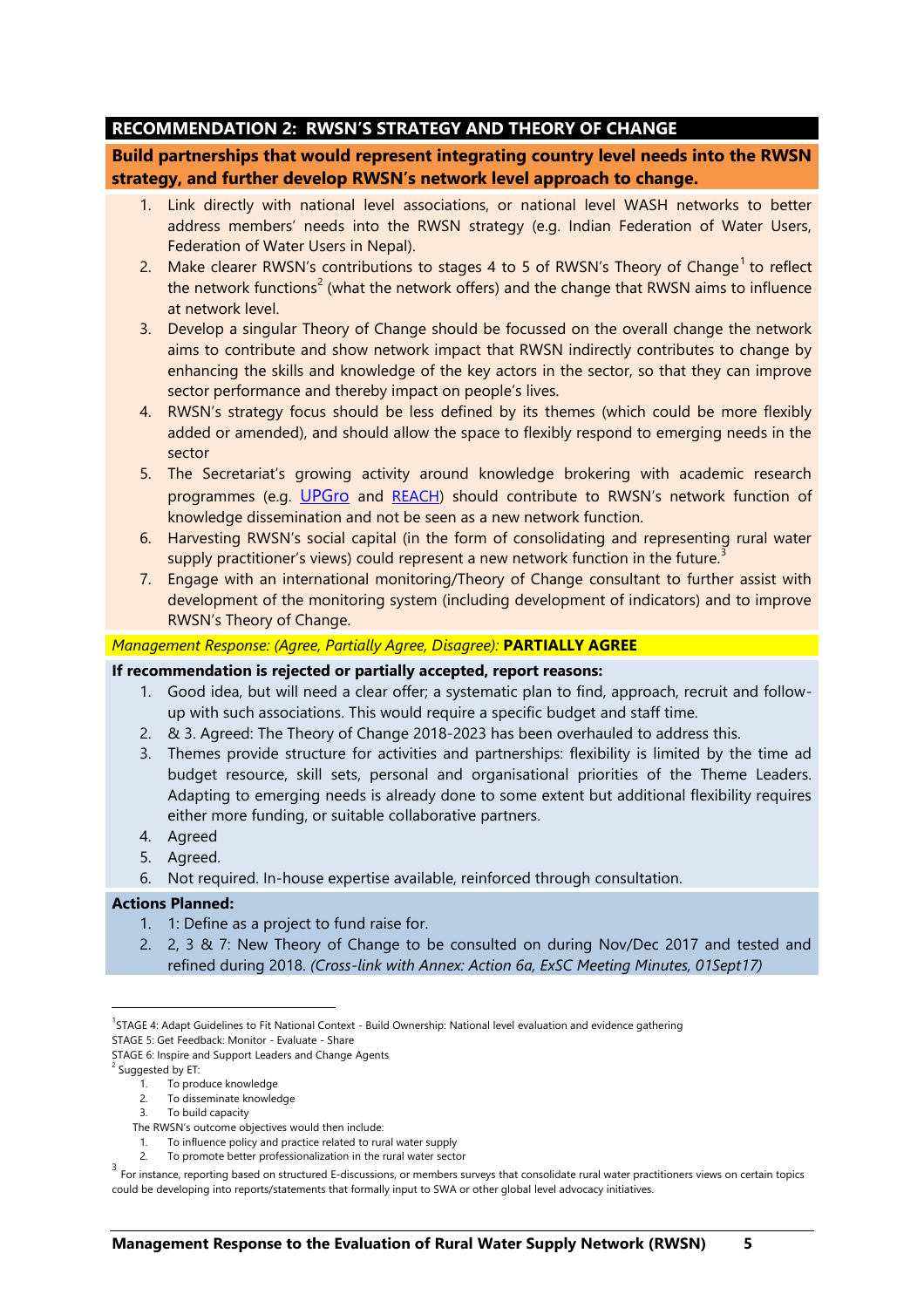## <span id="page-5-0"></span>**RECOMMENDATION 3: MONITORING AND REPORTING**

**Improve RWSN's performance assessment framework with clearer and results-oriented reporting on outputs and outcomes at the network level.** 

- 1. RWSN's overall network performance should be central to its monitoring framework.
- 2. Network level objectives should be broad, so that a wide range of stakeholders and members of RWSN are able to back them. $4$
- 3. Indicators should be redeveloped to better clarify network outputs and outcomes and should be flexible to include new topics that are added to the network are monitored. (*Cross-link: Recommendation 2, point 7*)
- 4. RWSN should undertake "light monitoring" at the outcome level to help credibly gain recognition for contributions towards national level outcomes (for instance, inputs provided to change in national policy and practice) e.g. introduce a RWSN progress journal of influencing to keep track of ongoing network activities and developments in specific countries, noting down results stories of RWSN influence in national policy and practice.
- 5. Carry out regular internal reviews to review the results stories to see if the network is linking effectively into relevant policy processes (verifying documents and policy guidelines at the national level), and whether members' exchanges add value to each other's initiatives.

*Management Response: (Agree, Partially Agree, Disagree):* **AGREE**

**If recommendation is rejected or partially accepted, report reasons:**

### **Actions Planned:**

1, 2 & 3. Network performance targets and indicators included in new strategy. (*Cross-link with Annex: Action 6a, ExSC Meeting Minutes, 01Sept17*)

4. & 5. Secretariat to consider how such "light monitoring" of policy influence can be operationalised through priority activities in the Themes.

 $\overline{a}$ 

<sup>4</sup> For instance:

<sup>-</sup> To develop at least 4 knowledge products per year, which contribute to furthering the rural water supply sector globally in its scale up efforts.

<sup>-</sup> To develop and manage knowledge management platforms that ensure access to the best global and national level knowledge, that best serve its members, including areas of remote areas

<sup>-</sup> To indirectly contribute to professionals building of their capacity to implement rural water supply directly by improving knowledge and skills enhancement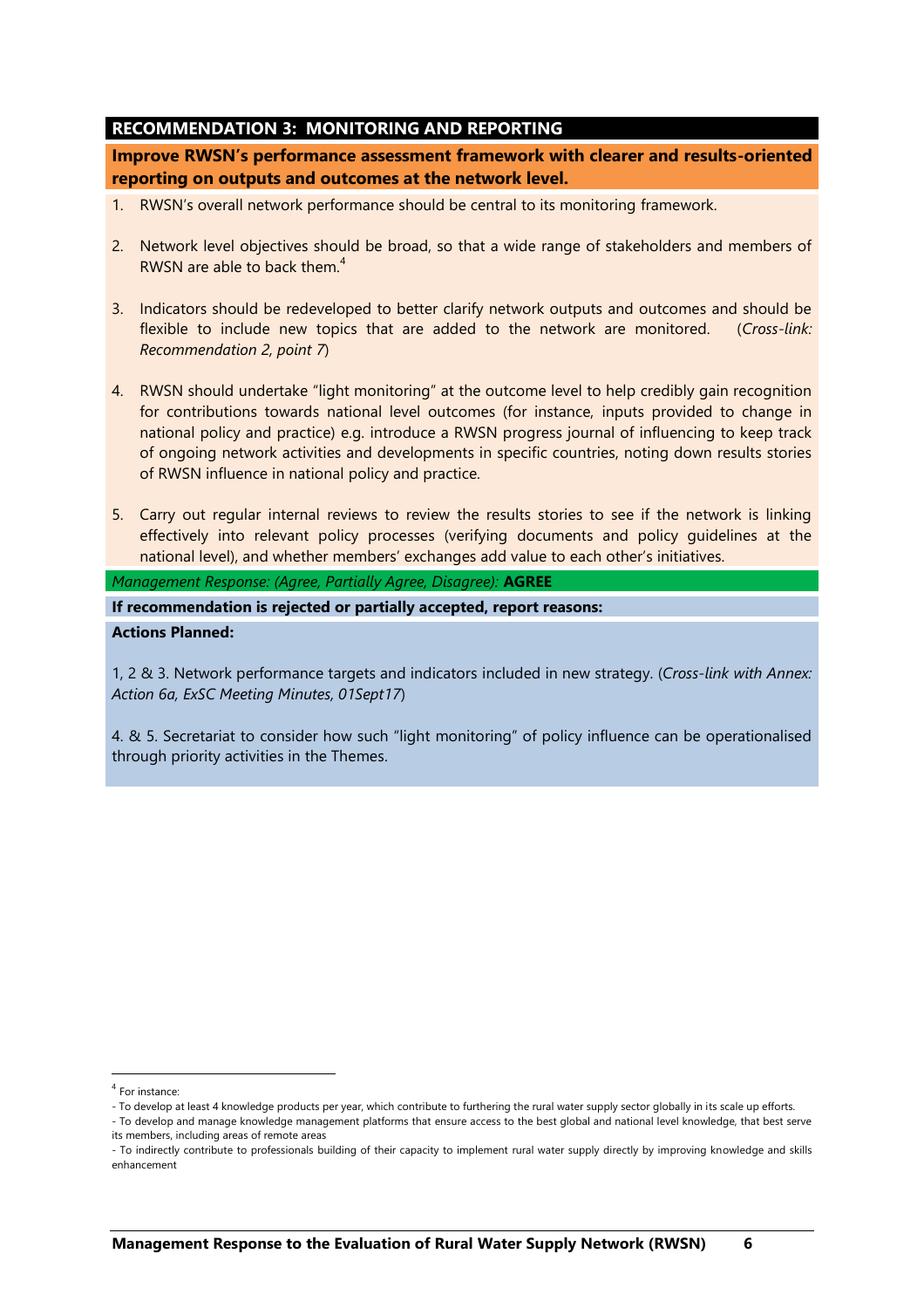# <span id="page-6-0"></span>**2. RWSN's governance structure**

# <span id="page-6-1"></span>**RECOMMENDATION 4: EXECUTIVE STEERING COMMITTEE AND THEME LEADING STRUCTURE**

**Ensure a better diversity in the ExecSC, by seeking targeted participation by regional or in-country representatives.**

- 1. Introduce ExecSC targets aimed at closing the diversity gap between Northern and Southern based representatives (e.g. 2-3 new positions within the next 2 years, having a theme lead based in a Southern country)
- 2. Consider introducing supporting incentives for potential Southern country ExecSC representatives, such as covering the cost of attending in person meetings
- 3. RWSN should clarify the benefits and motivations for organizational membership to attract new potential members (such as how RWSN's wide membership base can be used to test ideas, gather data etc. for to input to planning new programming or initiatives)
- 4. RWSN should be more accountable to the wider membership about how theme leading organizations are chosen, and should extend requests for contributions from the wider membership.

#### **Management Response: (Agree, Partially Agree, Disagree): PARTIALLY AGREE**

#### **If recommendation is rejected or partially accepted, report reasons:**

1. Increased diversity in the ExecSC is to be encouraged, but needs clear rules and objectives. All of the ExecSC have expat and local staff based in "Southern" (Low and Middle Income) countries, so a simple fix would be to have ExecSC representatives be 1 HQ staff and 1 country/field staff.

Currently 3 ExecSC representatives are based in 'Southern' countries (AfDB in Ivory Coast, UNICEF (Chair) in Senegal, and World Bank in Panama). It is important that it isn't tokenistic. Currently membership of the ExecSC is defined by simple rules set out in the Governance document and ExecSC are generally those organisations who are willing and able to commit staff and resources to the network, they do not represent a constituency.

Therefore a choice of Southern organisation needs to be clearly defined. If a Southern organisation is to be appointed as a representative then they would require legitimacy to speak on behalf of others this would necessarily require an election process that would be cumbersome and burdensome on the Secretariat and other ExecSC. This costly administration and consensus building around process can be seen in the way other, larger networks and associations operate. This is neither desirable for RWSN nor likely to achieve any meaningful, measurable outcome.

Also, some large organisations, such as AfDB and IWMI, have headquarters in a Southern country but that does not necessarily give them a more "Southern perspective" than a similar organisation with headquarters in a High Income Country. Therefore, it would be better to find Southern based organisations that are willing to and able to make a contribution to the network.

- 2. Agreed with the caveats above.
- 3. Agreed

4. Accepted. It needs to be clearly communicated that organisations are not chosen to lead a theme, they volunteer. This has not caused a problem or concern because Theme Leading organisations rarely, if at all, benefit financially from the role. If more successful income generation changes that relationship so that funding becomes available for Theme Leadership, then the process will need to be clarified (an example would be the agreements by which CapNet provides financial contributions to its member networks).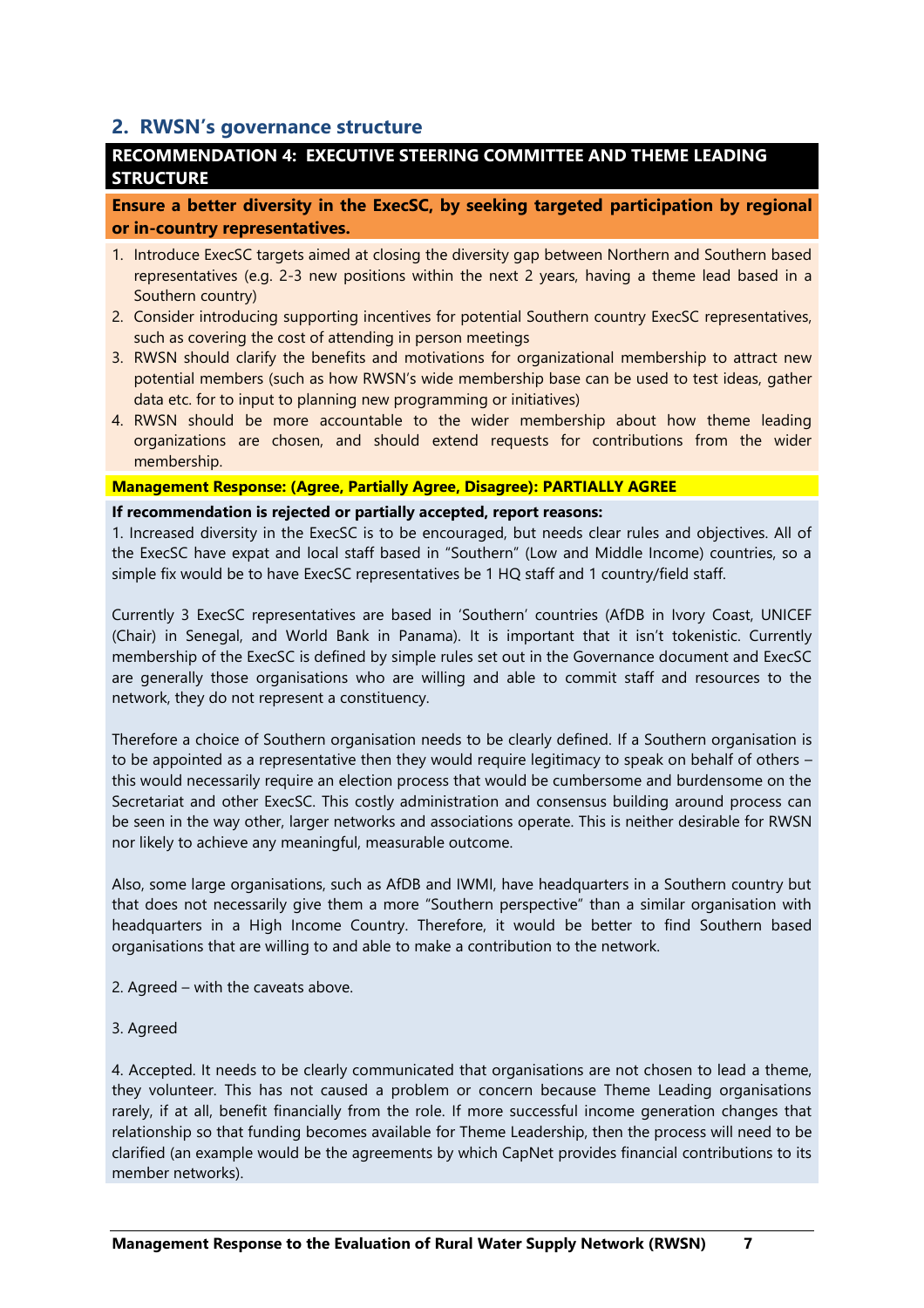#### **Actions Planned:**

1. Paper to be prepared for next ExecSC on increasing diversity of the committee membership and changing the Governance guidelines, as part of the Governance document (due to be revised by December 2018).

2. If the paper above (1) is agreed then include a budget line for subsequent meetings.

3. Plan for overhauling Member Organisations to be developed in first half of 2018.

4. Consultation of new Strategy to include clear statements about Theme Leadership and invite further collaborations.

5. The current RWSN Governance, Roles and Responsibilities document 2016-2018 is planned to be revised by end of Dec 2018 and presents an opportunity to integrate the decisions related to these recommendations *(Cross-link with Annex: Action 2, ExSC Meeting Minutes, 01Sept17)*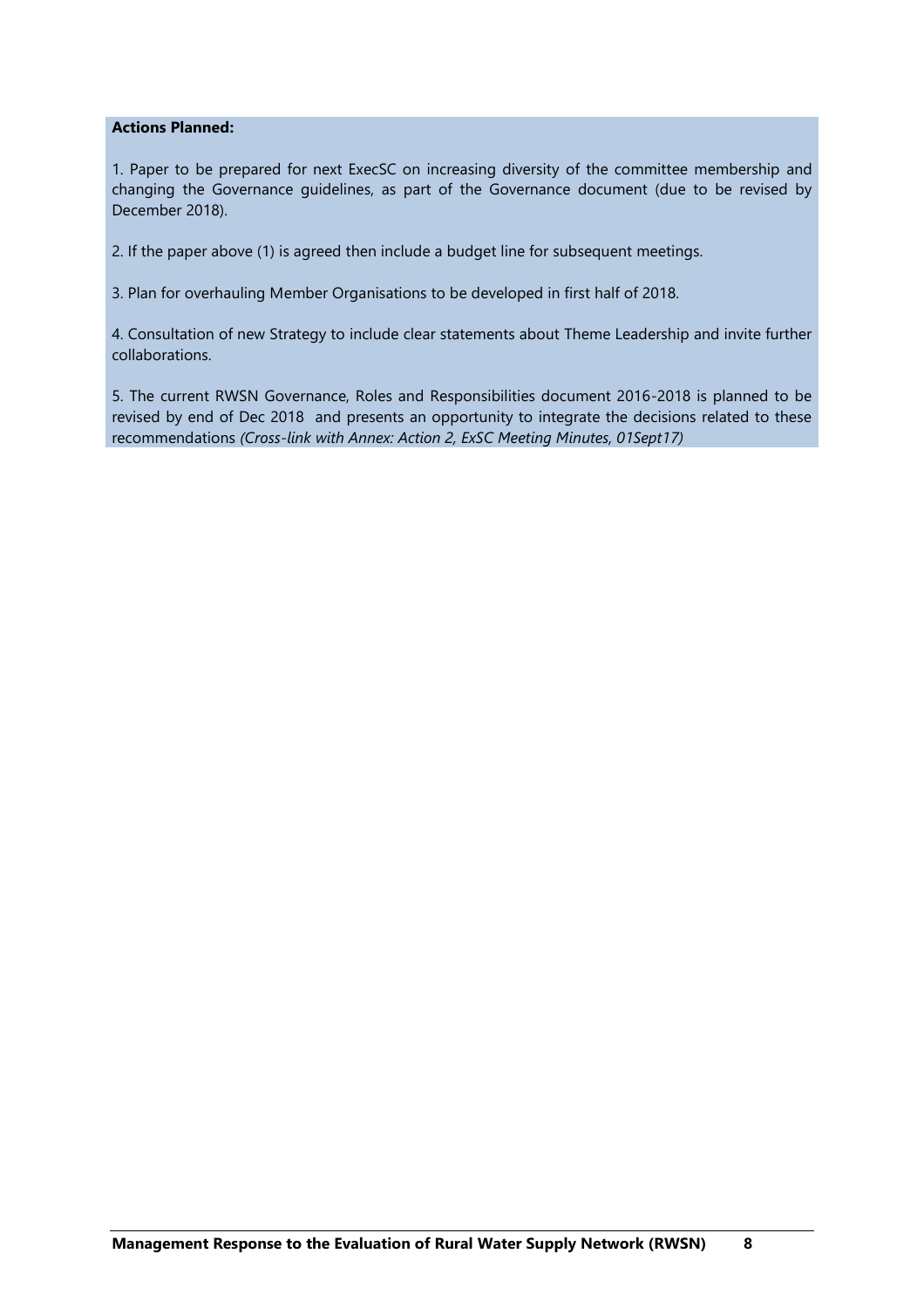# <span id="page-8-0"></span>**RECOMMENDATION 5: ORGANIZATIONAL MEMBERSHIP AND REGIONAL/ IN-COUNTRY PRESENCE**

**Strengthen links with strategic organizational members, in order to strengthen regional and/or in-country presence and consider country level specific platforms to improve network access to practitioners (potentially in remote locations) to network in country specific languages**

- 1. Urge member organizations to amplify the network's activities within their own staff networks, using successful examples (e.g. UNICEF, WaterAid).
- 2. Explore directly with member organizations how RWSN could access the outreach of member organizations to target reaching in-country/remote practitioners.
- 3. Consider strengthening in-country/regional presence by: having a voluntary network focal point to moderate a D-group for each country/region, and sponsoring irregular in-country face-to-face meetings (Cross-link: Recommendation 9, point 2).

**Management Response: (Agree, Partially Agree, Disagree): AGREE**

**If recommendation is rejected or partially accepted, report reasons: Actions Planned:**

1. Supporting SDC's ResEau network in Africa and AfDB's RWSSI programme to increase networking and sharing within those organisations (and their partners) and the wider network. Use lessons learned for engaging with other organisations. *(Cross-link with Annex: Action 12, ExSC Meeting Minutes, 01Sept17)*

2. Clarify the RWSN 'offer' to RWSN member organisations, included 'premium' paid for services. *(Cross-link with Annex: Action 11, ExSC Meeting Minutes, 01Sept17)*

3. Use information from SuSanA marketing survey and collaborate with them on exploring ways to reach remote practitioners.

4. Develop country-rep guidelines; work with existing country Dgroups (Liberia, Rwanda, Sierra Leone); advertise for country-led volunteers; approach existing country-based water networks (FAN, CapNet member networks, AfGWNet, IAH chapters, IWA)

5. Keep language of 'global network' in strategy and increase outreach to regions other than Sub-Saharan Africa; look at how to increase engagement in Latin America and the Caribbean (partners, resources needed) and explore regional interest in MENA. *(Cross-link with Annex: Action 7 ExSC Meeting Minutes, 01Sept17)*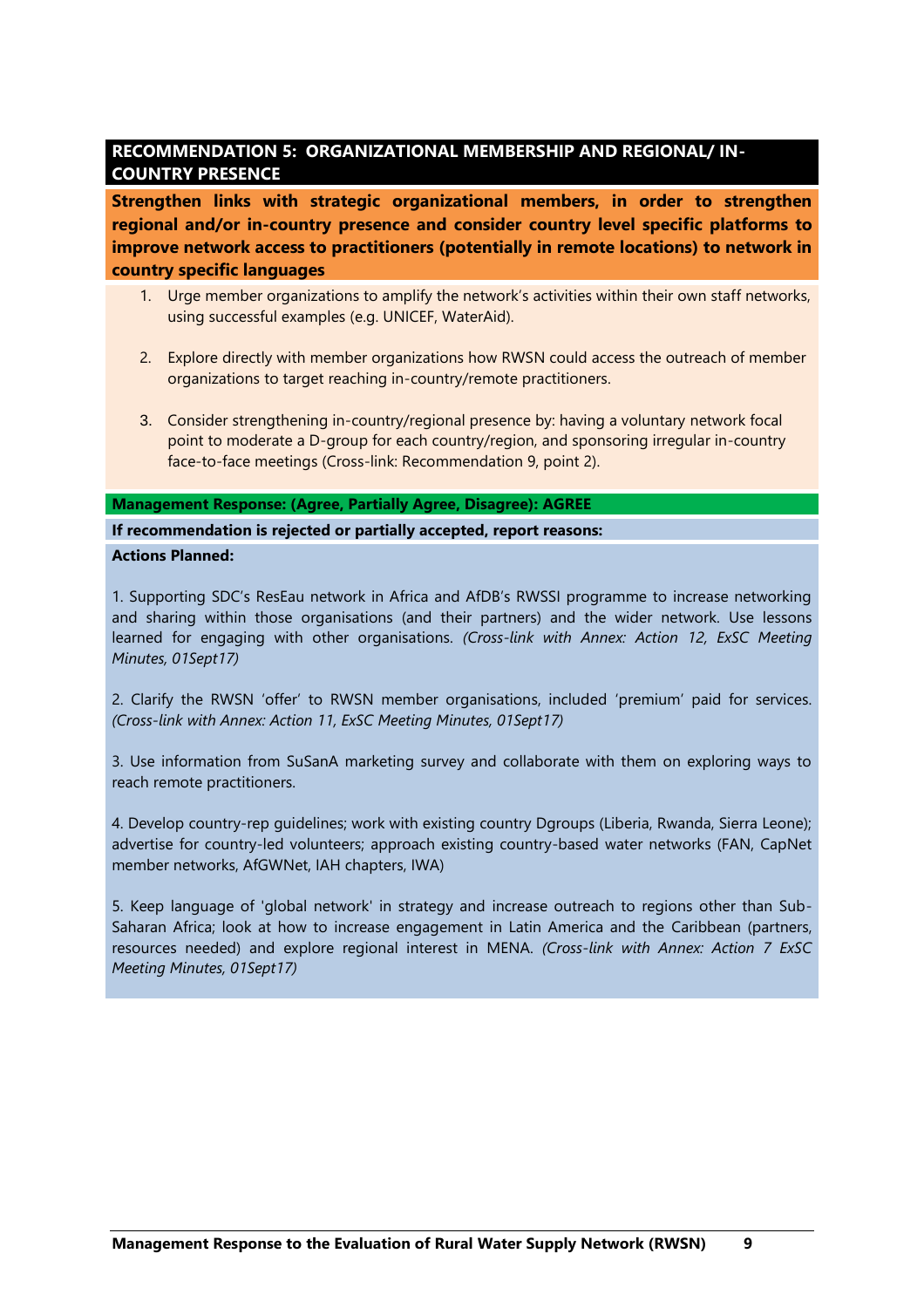# <span id="page-9-0"></span>**RECOMMENDATION 6: INDIVIDUAL MEMBERSHIP**

**RWSN should encourage individual members to use the network more strategically, and to consider their own possibilities in contributing to the network beyond accessing knowledge.** 

- 1. Continue the current membership model (no fee, but donor reliant).
- 2. Establish a website membership sign-up form and introduce membership criteria to be agreed to by potential members to gain access.
- 3. Make the benefits for Individual members clearer beyond the sharing of information on Dgroups $5$ .
- 4. RWSN should encourage individual members to play stronger roles within the network, (e.g. by taking a leadership role of a sub-group).

#### **Management Response: (Agree, Partially Agree, Disagree): AGREE**

**If recommendation is rejected or partially accepted, report reasons: Actions Planned:**

- 1. Secretariat to improve RWSN website in-line with the recommendations
- *2.* Regular advertising of leadership (volunteer) positions with clear ToR around benefits and commitment needed. Process of selecting leadership positions can be looked at as part of the Governance document review in 2018. *(Cross-link with Annex: Action 2, ExSC Meeting Minutes, 01Sept17).*

<sup>&</sup>lt;sup>5</sup> Potentially, this could include:

<sup>1.</sup> Having their work supported and learning by how they could do their work even better than they do it now

<sup>2.</sup> Having the network to greater visibility for their work, adding to their professional reputation

<sup>3.</sup> Allowing members to contribute to sector wide generation of knowledge that will help them in their own roles ultimately through knowledge production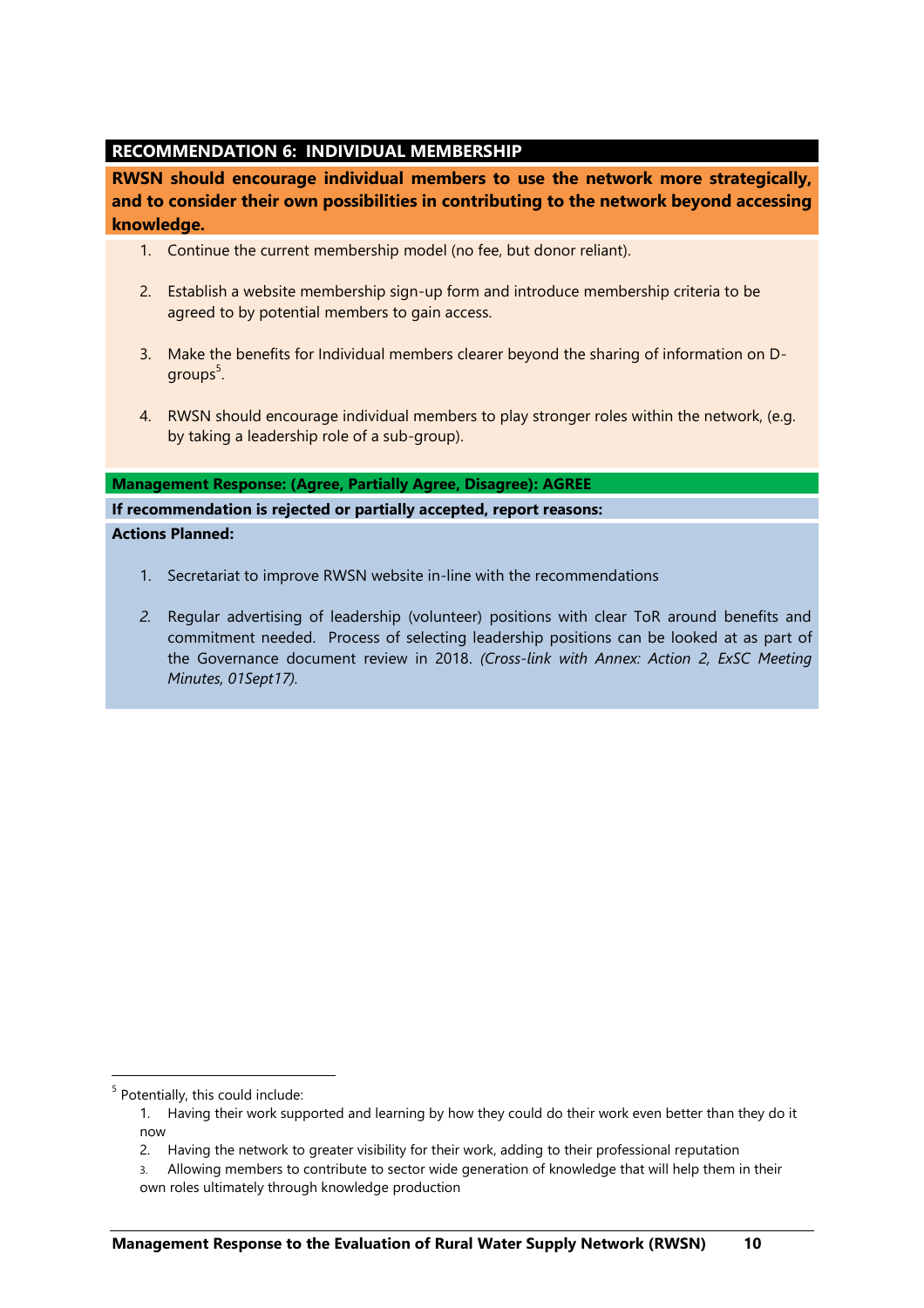# <span id="page-10-0"></span>**RECOMMENDATION 7: SUSTAINABILITY OF THE NETWORK**

**RWSN should continue looking to diversify its funding from a diverse range of sources, including donor, public and private funds and potentially in the future, from upgraded services.** 

- 1. RWSN should build on its strengths of knowledge brokering and continue to build partnerships with academic research programmes that complement RWSN's mission and look into other research and innovation programmes (e.g. Horizon 2020, ESRC Global Challenges Research Fund) to find similar opportunities for knowledge brokering services.
- 2. RWSN should look into the option of engaging in implementing pilot projects in Southern countries that test approaches and generate knowledge, which would then enable them to seek support for pilots<sup>6</sup>.
- 3. RWSN could look into partnering with Southern based networks, NGOs or Universities for making joint applications with and co-implementing brokering services with, to position itself for future funding calls.
- 4. RWSN should develop a market survey targeted at organizations to understand what upgraded services they need and would be willing to pay for.
- 5. Consider engaging a fund-raising specialist as a short term or part time consultant for a) training and advice, and b) development of a fundraising strategy.

#### **Management Response: (Agree, Partially Agree, Disagree): AGREE**

## **If recommendation is rejected or partially accepted, report reasons:**

## **Actions Planned:**

 $\overline{a}$ 

- 1. 1, 4, & 5 Develop a TOR for developing an income generation/financial sustainability plan and approach donors (e.g. private foundations) to support such a study to reduce donor dependency of the network and increased reach and impact. *(Cross-link with Action 11, ExSC Meeting Minutes, 01Sept17)*
- 2. Invite members to submit pilot/research ideas and proposal that RWSN may be able to help support or broker funding opportunities (e.g. matching up ideas to funding calls from Foundations, Research Councils and Bi-laterals)
- 3. Create a clear offer and then contact Southern Universities, in combination with (2) above.

<sup>&</sup>lt;sup>6</sup> This could also create RWSN posts in Southern based countries.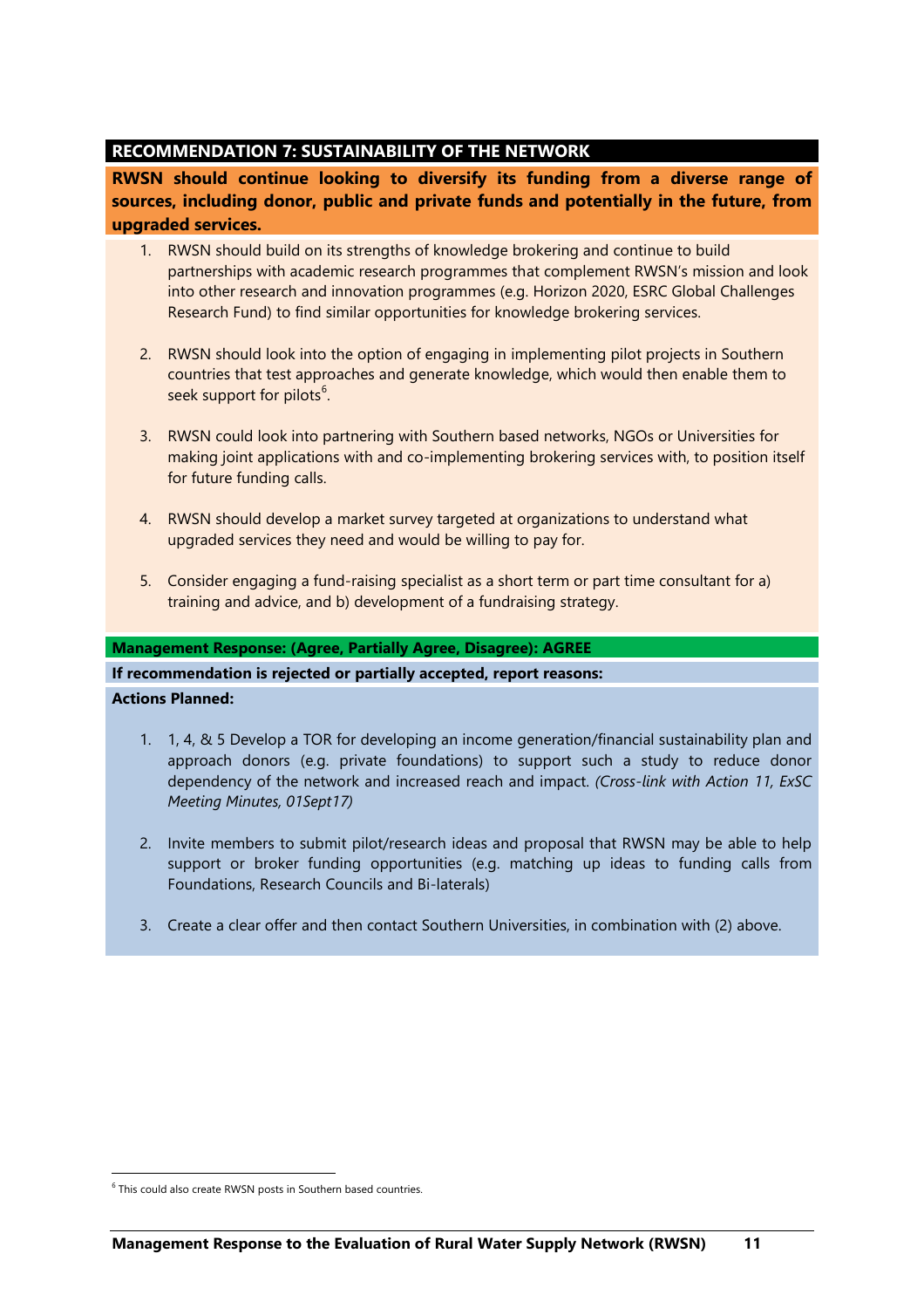# <span id="page-11-0"></span>**3. The network's operational performance**

## <span id="page-11-1"></span>**RECOMMENDATION 8: KNOWLEDGE GENERATION**

**Consolidate RWSN's knowledge generation aims, and strengthen these aims to contribute to national changes in practices and polices (i.e. Stage 4 under current Theory of Change).** 

- 1. Document success stories to guide future activity in national influencing, gather evidence and share to inspire and support leaders or change agents.
- 2. Continue to focus on simple to read, translated synthesis reports.
- 3. Develop a clearer branding strategy, and criteria for when RWSN branding is issued.

#### **Management Response: (Agree, Partially Agree, Disagree): AGREE**

#### **If recommendation is rejected or partially accepted, report reasons:**

- 1. Follow-up on success stories reported in member surveys and document as case studies (by end of 2018) and consider developing as an RWSN publication
- 2. Develop simple branding guidelines for RWSN publications (first half 2018)- (Cross-link with Action 2, ExSC Meeting Minutes, 01Sept17)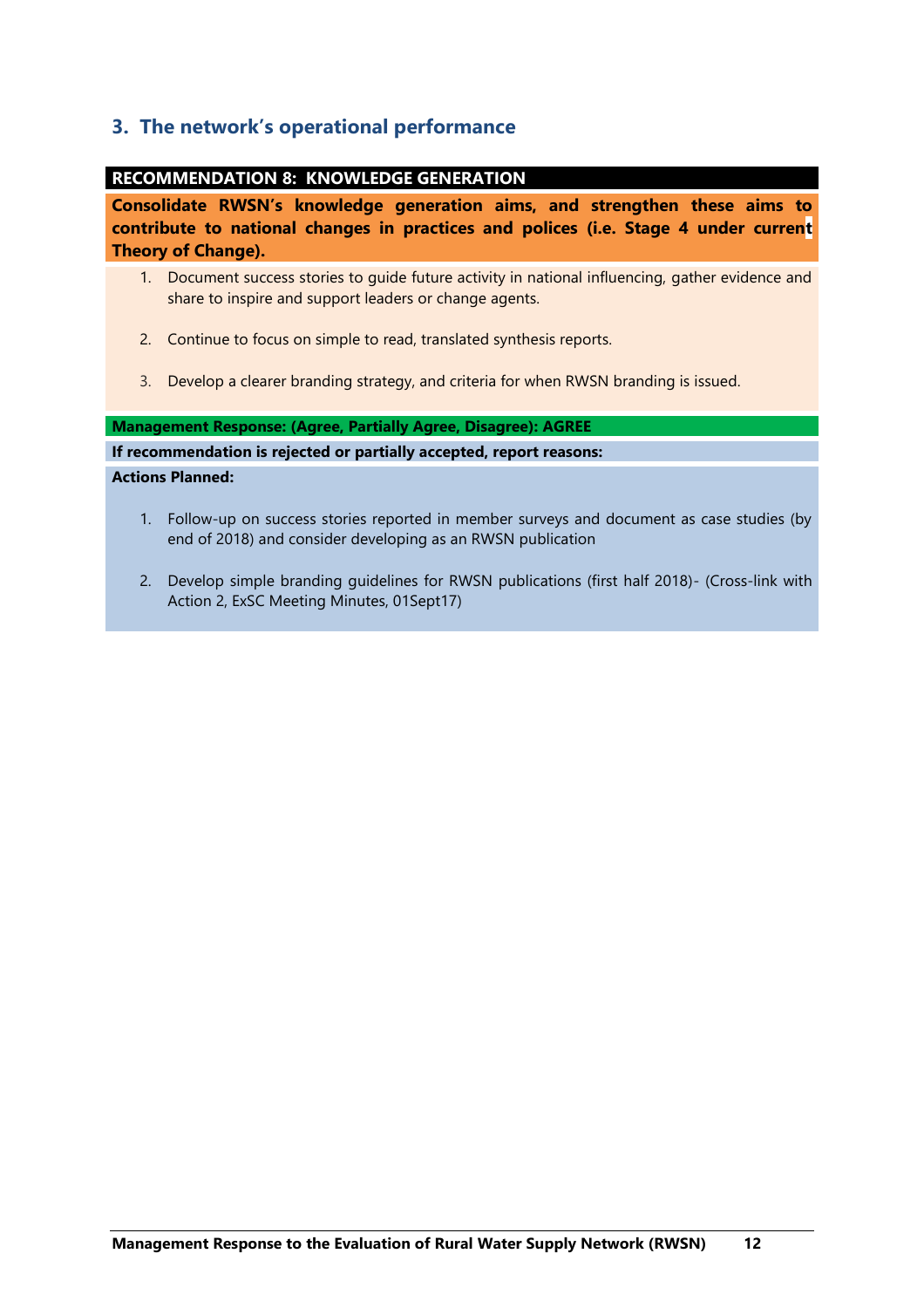# <span id="page-12-0"></span>**RECOMMENDATION 9: KNOWLEDGE DISSEMINATION (REGIONAL SPECIFIC CONTEXTS)**

**Enhance regional/country level networking, and develop stronger platforms to display country specific content.** 

- 1. Develop more local content, and strengthen the country pages on the RWSN website.
- 2. Consider introducing a small pot of funds (for review by the ExecSC), where members can apply for funds to conduct national networking events, e.g. training, seminars or face-to-face networking events.
- 3. Adapt knowledge products to regional needs in local languages: off/online available library, podcasts, access to local experiences from the field in remote areas (**cross-link: Recommendation 5, point 3**)
- 4. Provide support to theme leads for "nurturing" contributions from less visible members, should more resources be made available.



change

5. Monitor the benefit of RWSN's links with academic research programmes to RWSN's members through the annual survey (i.e. introduce questions on the utility and actual use of the knowledge being disseminated)

#### **Management Response: (Agree, Partially Agree, Disagree): AGREE**

**If recommendation is rejected or partially accepted, report reasons:**

- 1. 1,2,3: Plan, fundraise and operationalise these recommendations.
- 3. Write a short guideline and compile lessons learned (for example from failure of past initiatives to create government-only webinars)
- 2. 5. Cross-link reporting for RWSN and Knowledge Brokering (e.g. UPGro)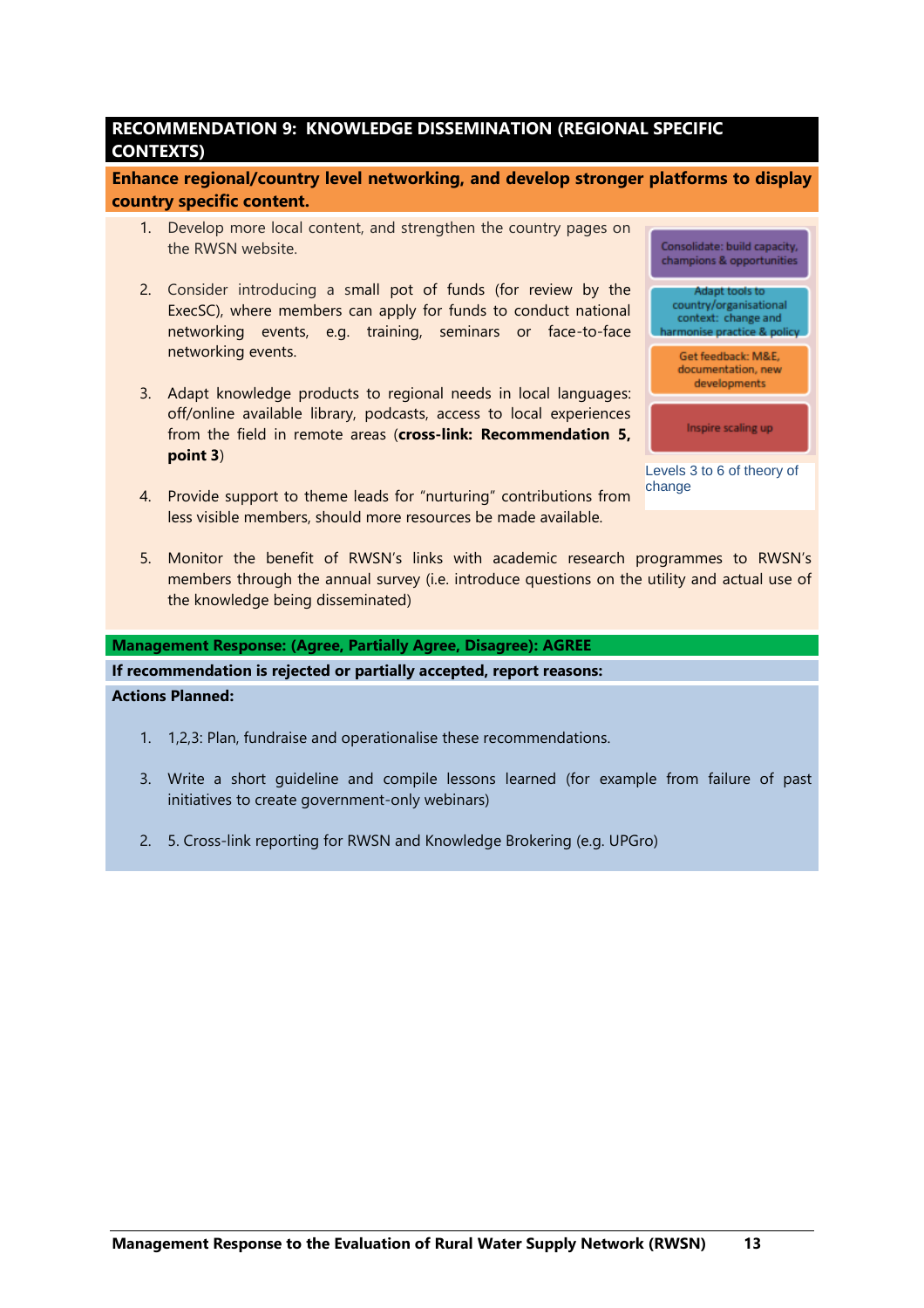# <span id="page-13-0"></span>**RECOMMENDATION 10: KNOWLEDGE DISSEMINATION (FUNCTIONAL)**

**RWSN should continue to improve its dissemination platforms for better accessibility by remote members.** 

- 1. Accessible (low) bandwidth platforms should be network accessible with limited need for downloads considering likelihood of limited data packages (e.g. HTML newsletters are preferred rather than .pdf). Videos should be low-rate speed as unbroken streaming of videos is difficult in remote places, where the internet speed and connectivity is low.
- 2. RWSN should consider consolidating its platforms (RWSN website, D-Groups, Blog, Forum) onto a unified website for increased coherence.
- 3. Disseminate offline platforms such as CDs and USB's of training videos in-country, and other platforms where it is possible to upload files to be made available without an internet connection. Links could be made with academic institutions and national associations for dissemination in country.

#### **Management Response: (Agree, Partially Agree, Disagree): PARTIALLY AGREE**

If recommendation is rejected or partially accepted, report reasons:

- 1. We have always done both plain-text / html and pdf; Videos are available on Vimeo for different connection speeds, but this could be organised and sign-posted more clearly. Dgroups is mainly used, however, some organisation (notably AfDB) block Dgroups mails. MailChimp has also tried but although it provides some analytics of mail-opening they also seem vulnerable to being caught by spam filters.
- 2. Maybe but each platform reaches different audiences, and the survey data from the SuSanA marketing study support this (this information was not ready or available to the evaluation team)
- 3. RWSN-UPGro USB stick produced for distribution at face-to-face events, but the advertising and distribution of these can be improved.

- 1. Continue with current newsletter format and method but look for possible alternatives. Use position on Dgroups Board to push for improvements.
- 2. Look at potential improvements and consolidation but continue to innovate and use multiple platforms to reach different audiences.
- 3. Develop a dissemination plan (inclusive of the Themes), taking into account global and regional events, and formal/informal agreements with potential USB distributors. Budget for USB stick production and shipping.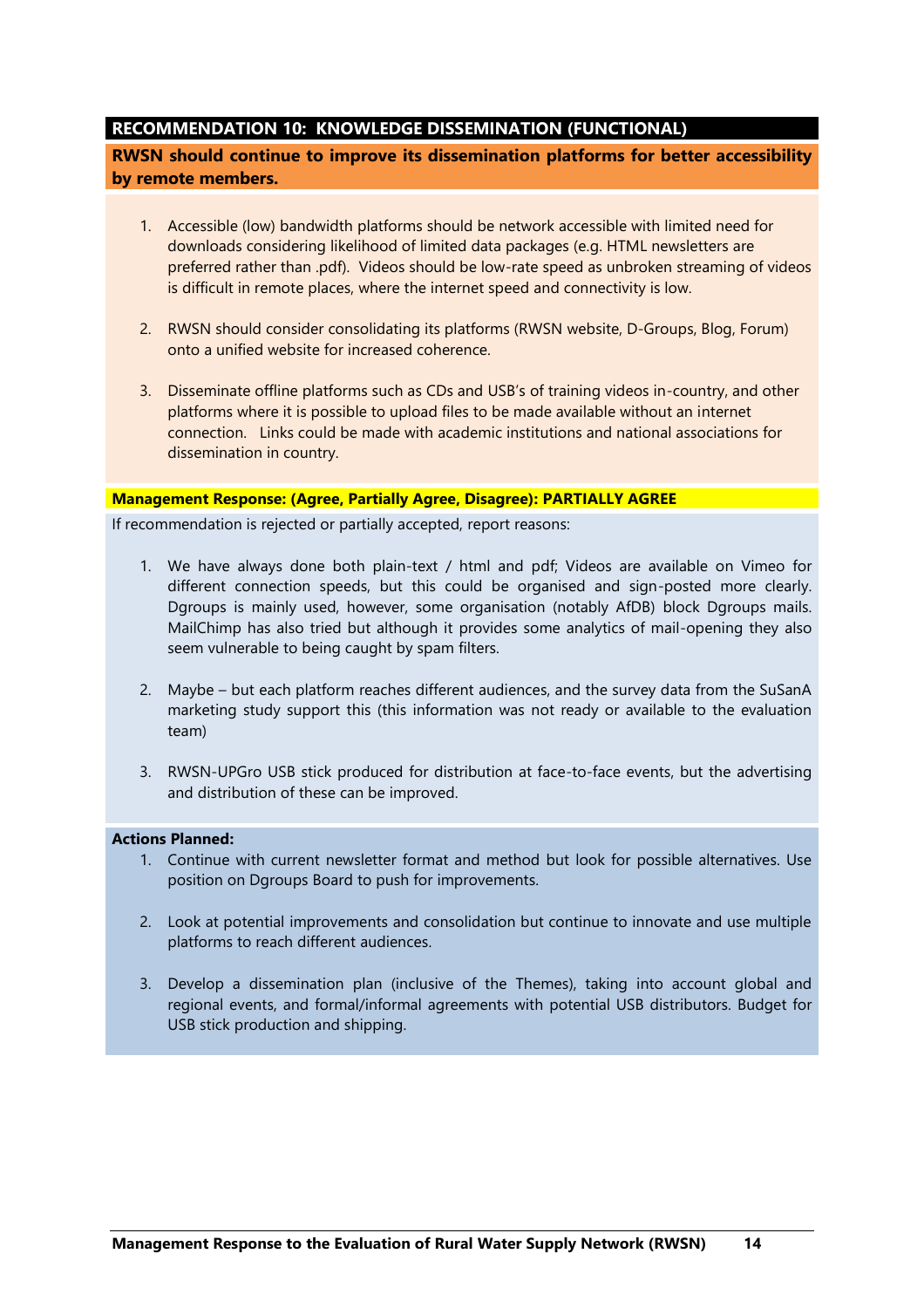# <span id="page-14-0"></span>**RECOMMENDATION 11: CAPACITY BUILDING**

**Articulate better the network's role in capacity building and continue to work on links with outside capacity building initiatives.** 

- 1. RWSN's strategy should focus on "contributing to" capacity rather than "building capacity".
- 2. Improve links to in-country capacity building institutions, for instance by developing a training programme based in a regional centre, or working with academic institutions to improve curricula targeting water supply practitioners.
- 3. Continue to build alliances with partners (such as Cap-Net) which are better known for capacity development, to promote a more long term, ongoing process to improve members' tangible implementation capacities.

### **Management Response: (Agree, Partially Agree, Disagree): AGREE**

## **If recommendation is rejected or partially accepted, report reasons:**

- 1. Continue to support and develop existing training materials on "Writing for Water", drilling supervision, handpumps and the Technology Applicability Framework (TAF). Where there are strategic (or tactical) opportunities to carry out training then those should be taken, as part improving the materials and strengthening the embedding process (as is currently being done with drilling professionalism training in Angola, Burkina Faso and Zambia)
- 2. Link with Gender and Youth development strategies (to be developed by early 2018). (Crosslink to Action 4, ExSC Meeting Minutes, 01Sept17)
- 3. To consider: Over the coming 3 years, consolidate and develop RWSN materials into a cohesive online course or MOOC that is taught through a mixture of online teaching and a network of national/regional mentors and coaches to contextualised the global materials.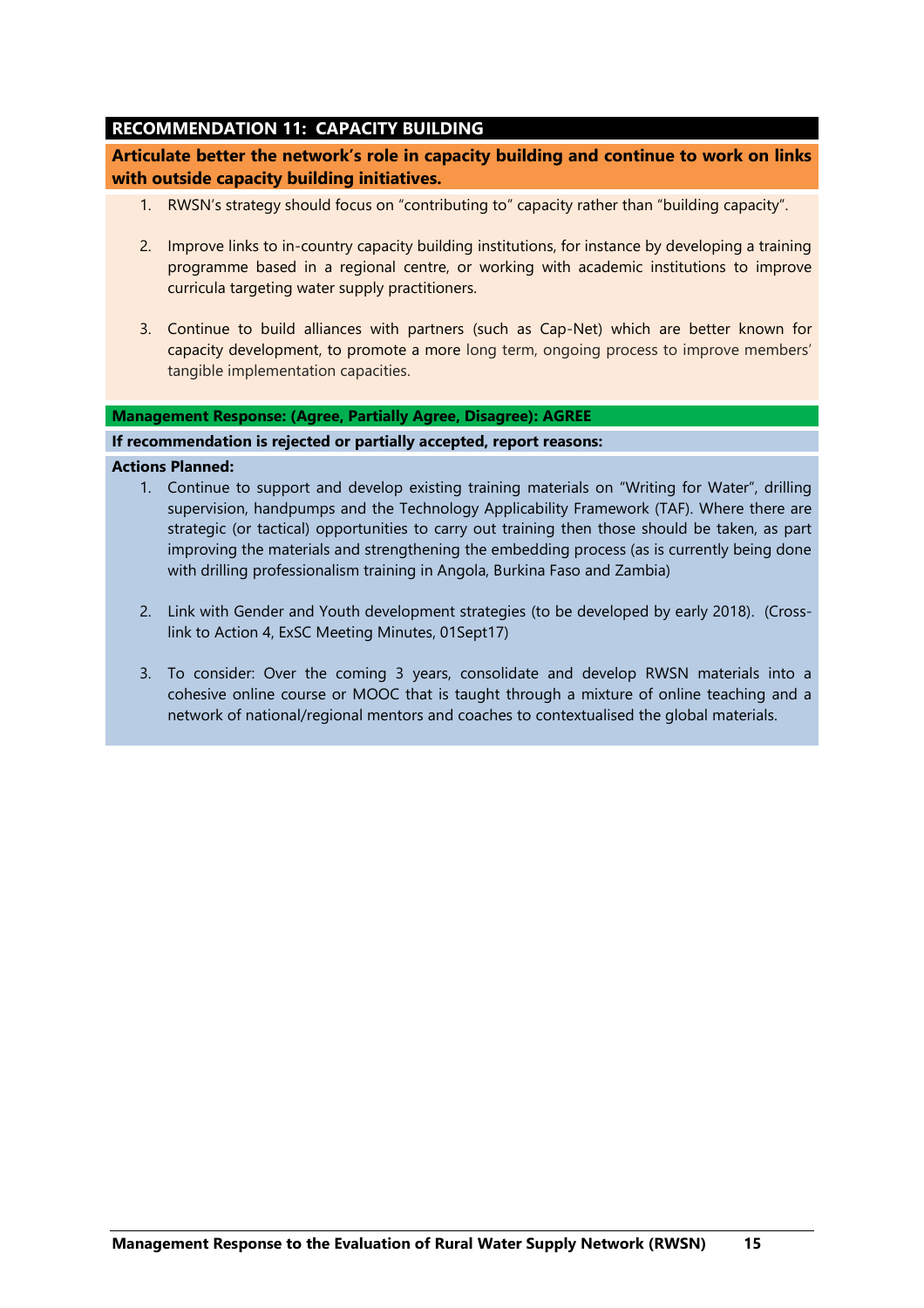## <span id="page-15-0"></span>**RECOMMENDATION 12: INFLUENCING POLICY AND PRACTICE**

**Develop clear examples of how influence has happened in the past through networks, to guide members in understanding how networks can support change, and to support RWSN to develop an understanding of what its role should be in influencing change.** 

- 1. There is a need for better monitoring of member feedback where influence has been stated (Cross link: Recommendation 3, points 4 and 5; Recommendation 8)
- 2. Through case study or targeted research, unpack how RWSN can promote through its knowledge brokering role can lead to improvements in scaling up targets, and what replicable conditions are needed for members to apply their knowledge acquired through the network.
- 3. Conduct an "outcome mapping"7 of a specific topic in country to see how RWSN networks specifically contributed to a national level outcome

**Management Response: (Agree, Partially Agree, Disagree): AGREE**

#### **If recommendation is rejected or partially accepted, report reasons:**

#### **Actions Planned:**

 $\overline{a}$ 

- 1. Related to the response from Recommendation 3, 'light monitoring' and 'outcome mapping' will be looked at in more detail, in particular of reporting and documenting examples and stories of change and how RWSN has influenced that change, with a particular focus on:
	- a. Skills and knowledge transfer;
	- b. Changes to national (or state) or organisational policies , regulations, standards and procedures;
	- c. More and better investments to improve and sustain rural water services (and the water and human resources on which they depend).
- 2. Use this information to show the added-value of RWSN more clearly to help in the strengthening and growth of the network.

 $^7$  As a more specific and in depth way to unravel attribution through understanding at which levels are impacts expected: [http://www.roma.odi.org](http://www.roma.odi.org/)